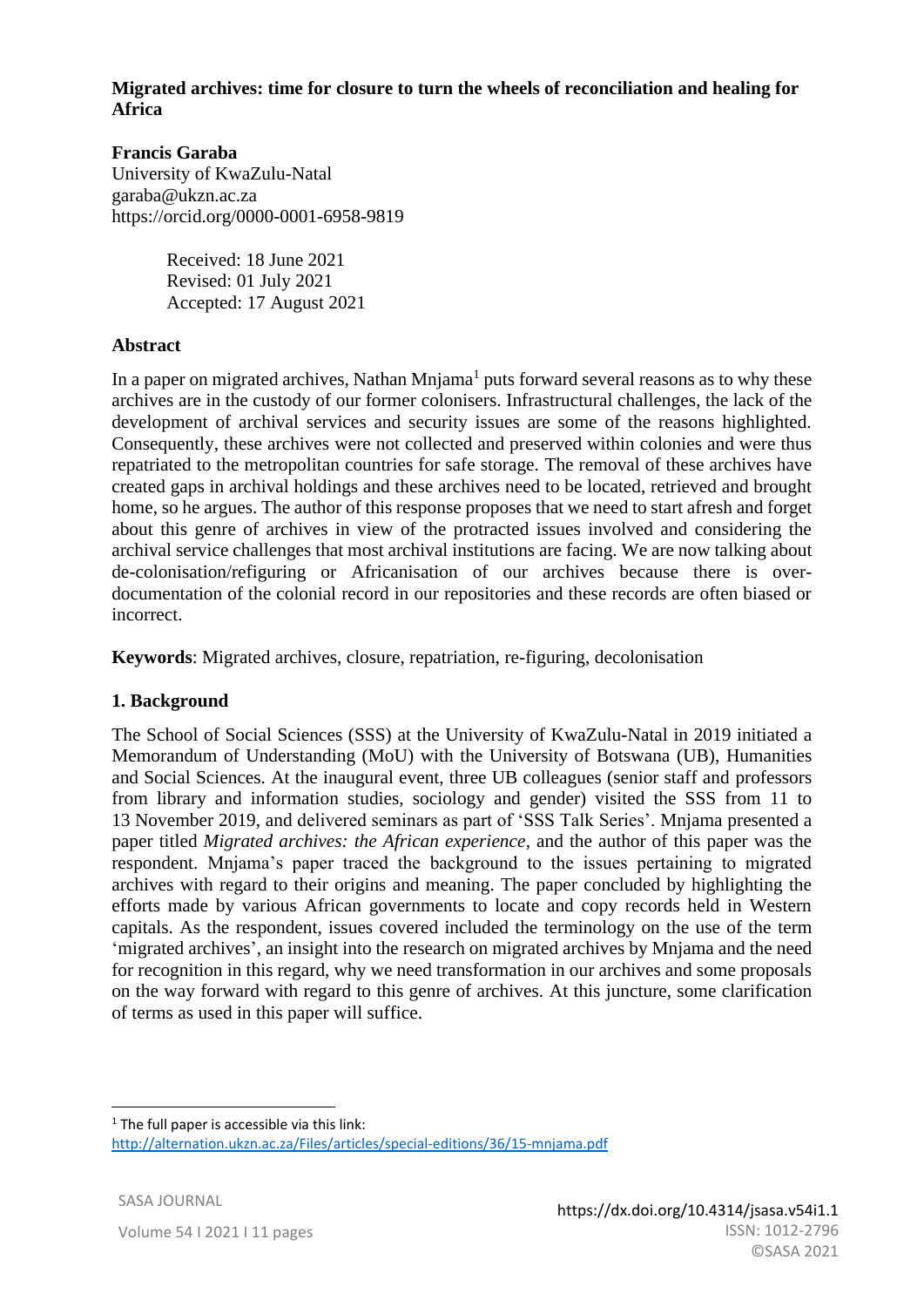# **2. Key terms defined**

Williams (2014:9) notes that definitions are designed to explain or describe the meaning of a word or phrase to help understand the concepts and their application and use. Consequently, definitions are significant for recordkeeping practitioners for purposes of ensuring communication with others, consistency of practice, and decision making in the discipline of archival studies. When we talk of migrated archives, these are archives that have been removed from the context of their creation and where ownership is disputed (Lowry 2019). In archival scholarship, these are referred to as fugitive archival material, archival claims, disputed archives, restituted archives, repatriated archives, expatriate archives, missing documents, and removed or displaced archives (Mnjama 2002; Garaba 2010; Society of American Archivists Dictionary of Archives Terminology 2021a, b). The lack of consensus on terminology points to the fact that the interplay between actors and those records is unique to particular cases, as reflected in their histories. To understand this category of archives, one has to contextualise them in terms of how they were created in the first place – largely due to war, looting and dispersal, and illegal trading. Ashie-Nikoi (2019) highlights this context by making reference to two manuscript collections housed at the Schomburg Center for Research in Black Culture in New York City which were created in Ghana by two African Americans. Using these collections, Ashie-Nikoi (2019:143) shows how the interconnections between continental and diasporic Africans that played out in the independence era complicated the notions of cultural patrimony and rights of ownership that often arise during debates on repatriating cultural records. The Society of American Archivists (2019) defines repatriation as the return of cultural materials (particularly archival records) to the country or people who created them. As one authority on this subject noted (Kukubo 1991), this alienation of cultural property constitutes the largest single group of archival estrays. An estray is defined as a document not in the possession of the authorised custodian, especially government records in private hands (Society of American Archivists Word of the Week 2021). Whatever term one uses, the bottom line or common factor is that these archives are not where they are supposed to be, in their rightful custody, hence the call for their restitution.

# **3. The work of Mnjama on migrated archives**

In his writings on migrated archives, Mnjama correctly notes that archival displacement, to which these migrated archives are a witness, is an unresolved injustice of colonialism (Mnjama & Lowry 2017; Mnjama 2020). The East and Southern Africa Regional Branch of the International Council on Archives (ESARBICA), which is an affiliate of the International Council on Archives (ICA), has also passed resolutions on the need for these archives to be brought home<sup>2</sup>. This attests to the fact that the subject of migrated archives continues to receive much attention within the ESARBICA region. Mnjama deserves credit for highlighting this as he has written extensively on this and has presented papers about these archives, locally and internationally. He is an activist archivist (social justice campaigner for the archival profession) for the need for these archives to find a resting place. His passion on this topic dates back to the 1980s when he was actively involved in the retrieval of Kenya's migrated archives that were overseas (Mnjama 2006). This social justice crusade has its fair share of critics from an archival professional ethics point of view. Boles (2019), for instance, puts forward a number

<sup>&</sup>lt;sup>2</sup> There are quite a number of resolutions on migrated archives promulgated by ESARBICA starting from 1969, 1974, 1982, 2003, 2005, 2011, which further shows how problematic this issue has been (See Mnjama 2015).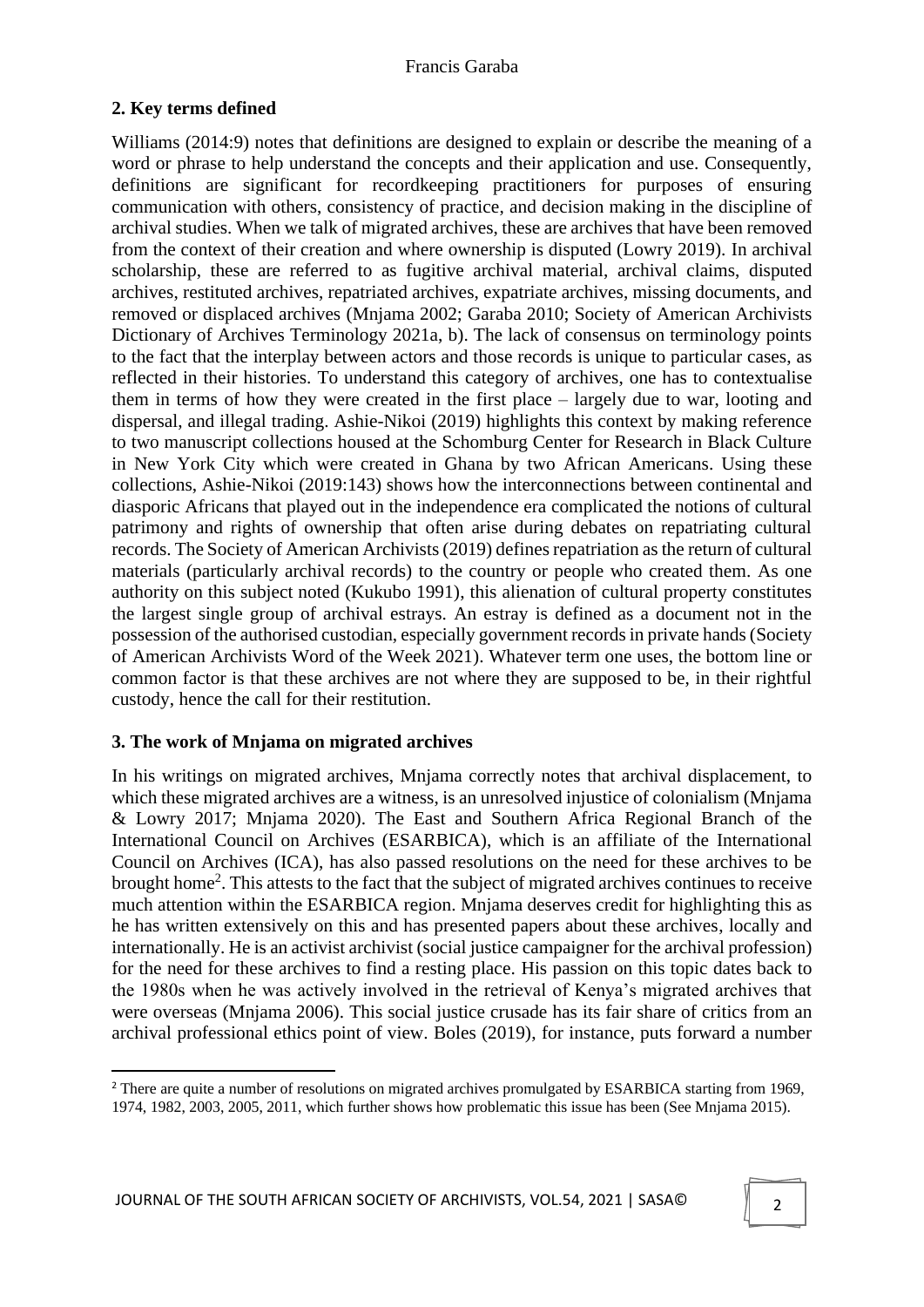of propositions in this regard, two of which will be highlighted here. Firstly, Boles (2019) argues that archivists cannot create a societal mirror; they cannot even define what that mirror might look like. Archivists are not major players in the arena of social justice, even if archival records sometimes play an important role in social justice causes (Boles 2019). Secondly, social justice is not a core archival value. Many organisations work for justice. People who see their mission as promoting justice should become deeply involved in an organisation that answers their calling rather than trying to make the archives the agent of their personal passion (Boles 2019).

Nonetheless, migrated archives have been and continue to be his life as he has more than 40 years' working on these records. This commitment explains his fight for justice in terms of their ownership, which is core to this category of records. From this perspective, he is also a human rights campaigner and this goes great lengths in demonstrating his endeavour to build a complete and inclusive archive. His works on migrated archives have made a telling contribution to the archival landscape in east and southern Africa and beyond Africa's borders. His latest chapter on migrated archives, co-written with James Lowry, titled *A proposal for action on African archives in Europe* in the book *Displaced Archives* not only speaks volumes of this advocacy campaign, but also signifies another addition to scholarship on this genre of archives. This work is being translated into French and a second volume of *Displaced Archives* is currently underway. Mnjama's contribution on this genre of archives needs to be acknowledged when one considers that the Global North is dominating the writings on this subject of archival displacement (Lowry 2019). If one looks at the composition of contributors in the displaced archives book, there are very few from the Global South; hence, Mnjama deserves special recognition in this regard (Lowry 2019). From this perspective, Africa's voice from a victim and an archival point of view needs to be heard to free ourselves from the dominant Eurocentric archival epistemology believed to produce 'legitimate' knowledge.

Mnjama's paper highlights the following seven categories or types of migrated archives (Mnjama 2019):

- i. Archives created by colonial powers in their home countries.
- ii. Archives of colonial administration created in colonies but transferred to metropolitan countries at the dawn of independence (this category is the focus of both Mnjama and the respondent).
- iii. Inter-territorial archives (records of the High Commissioner for Basutoland, Bechuanaland and Swaziland held in Cape Town but later transferred to Salisbury (Harare) in 1948).
- iv. Archives of regional colonial bodies which either collapsed during the colonial period or soon after independence, leaving those records in that particular country.
- v. Private papers of individuals and various organisations (missionary bodies, explorers, anthropologists, etc.).
- vi. Liberation movements.
- vii. Research scholars conducting research in Africa who do not deposit copies of their work with the national archives.

This author used Mnjama's work which covers these broad categories extensively in his doctorate, and salutes his work. Some brief insight will suffice here. The focus was on another category of migrated archives from a private domain perspective, namely, liberation struggle archives, and the respondent noted then (Garaba 2010) that the restitution of these archives was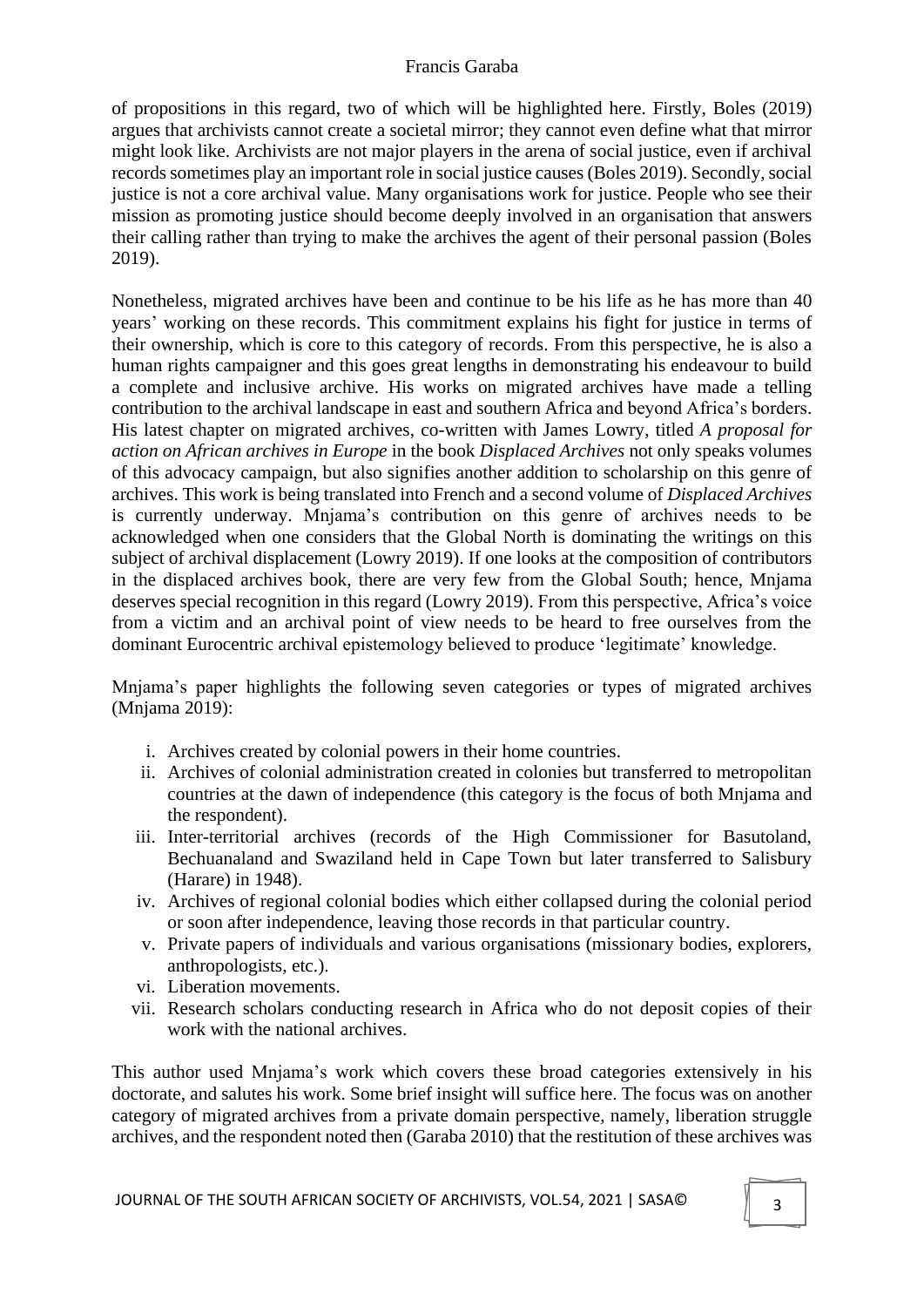an ongoing process, albeit a difficult one. It is ongoing in the sense that there is no time frame as to when this process would be complete. Recently, in 2018, it was in the news that South Africa returned Rhodesian Cabinet files and others state papers dating back to 1927 which Ian Douglas Smith took to South Africa following the collapse of his regime. He removed these migrated archives unlawfully from public offices and exported to South Africa towards independence in 1980 (Zimbabwe gets Rhodesian state papers back from South Africa 2018). Mnjama correctly notes that no government passes its records to a successor government. Here in South Africa, one of the leading South African archivists and former Nelson Mandela archivist, Verne Harris, blew the whistle on the destruction of apartheid records by the outgoing government in 1994, noting that they should have destroyed more (Harris 1999).

This destruction re-affirms the fact that outgoing governments are reluctant to pass on their records to successive governments and the Ian Smith regime in the then Southern Rhodesia transferred its records to apartheid South Africa when it lost power in 1980. These records were only returned to Zimbabwe in 2018. This repatriation of these records followed negotiations (bilateral agreements) between the two countries (Zimbabwe and South Africa), which also highlights how problematic this can be. This issue of disputed archival claims is thus a problem involving political interest and national pride (Garaba 2010:231), and their existence, notwithstanding their long history, continues to trouble archivists, historians and government officials (Lowry 2017:3). In addition, academics, scholars and researchers have also invested their minds, energy and time trying to find a solution for this migrated archives conundrum.

That said, in the case of the Rhodesian state papers, the Cabinet files were taken to South Africa by Smith when the Rhodesian Front had collapsed following Zimbabwe's independence in 1980, and were deposited as his personal documents at Rhodes University. The return of the documents is of interest to Zimbabwe as they form a section of Zimbabwe's history and will be of use to researchers and history scholars (Zimbabwe gets Rhodesian state papers back from South Africa 2018). The problematic aspect also pertains to negotiations between the new owners and old custodians of these records. In archival vernacular, we talk of de-accessioning of collections, which is defined as the process of removing material from the archives (Shapley 2008). This can be due to several reasons and, in the case of these cabinet files and other documents, they were in the wrong hands and had to be returned to the people about whom they speak. In most instances, these records are of a sensitive nature, which further accentuates the debate about migrated archives as they document supposed colonial crimes, conspiracies and cover-ups, especially for the victims. These records are all about cataloguing injustices and maltreatment, both of people and artefacts (Fitzgerald 2018). In short, migrated archives document human rights abuses. In Kenya, such records were used in court by the defence, and helped to bring a settlement through which the British government agreed to pay compensation to more than 5 000 Kenyans who had been abused and tortured in the 1950s (Anderson 2015).

Mnjama acknowledges the efforts made by some African countries such as Botswana, Kenya, Ghana and Zimbabwe to locate some of their records held outside their boundaries, but others are yet to initiate such programmes. Mnjama is talking about public records that document the relationship between the governed and governing. With regard to private records, South Africa, for example, as far as liberation struggle records are concerned, has successfully managed to repatriate these. Ngoepe and Netshakhuma (2018) suggest that the fact that the African National Congress (ANC) ran a proto-government in exile facilitated the repatriation, except for the fonds in Italy. The ANC archives at the University of Fort Hare (UFH), which is the official custodian of liberation struggle archives, have since been digitised by Africa Media

JOURNAL OF THE SOUTH AFRICAN SOCIETY OF ARCHIVISTS, VOL.54, 2021 | SASA©  $\parallel$  4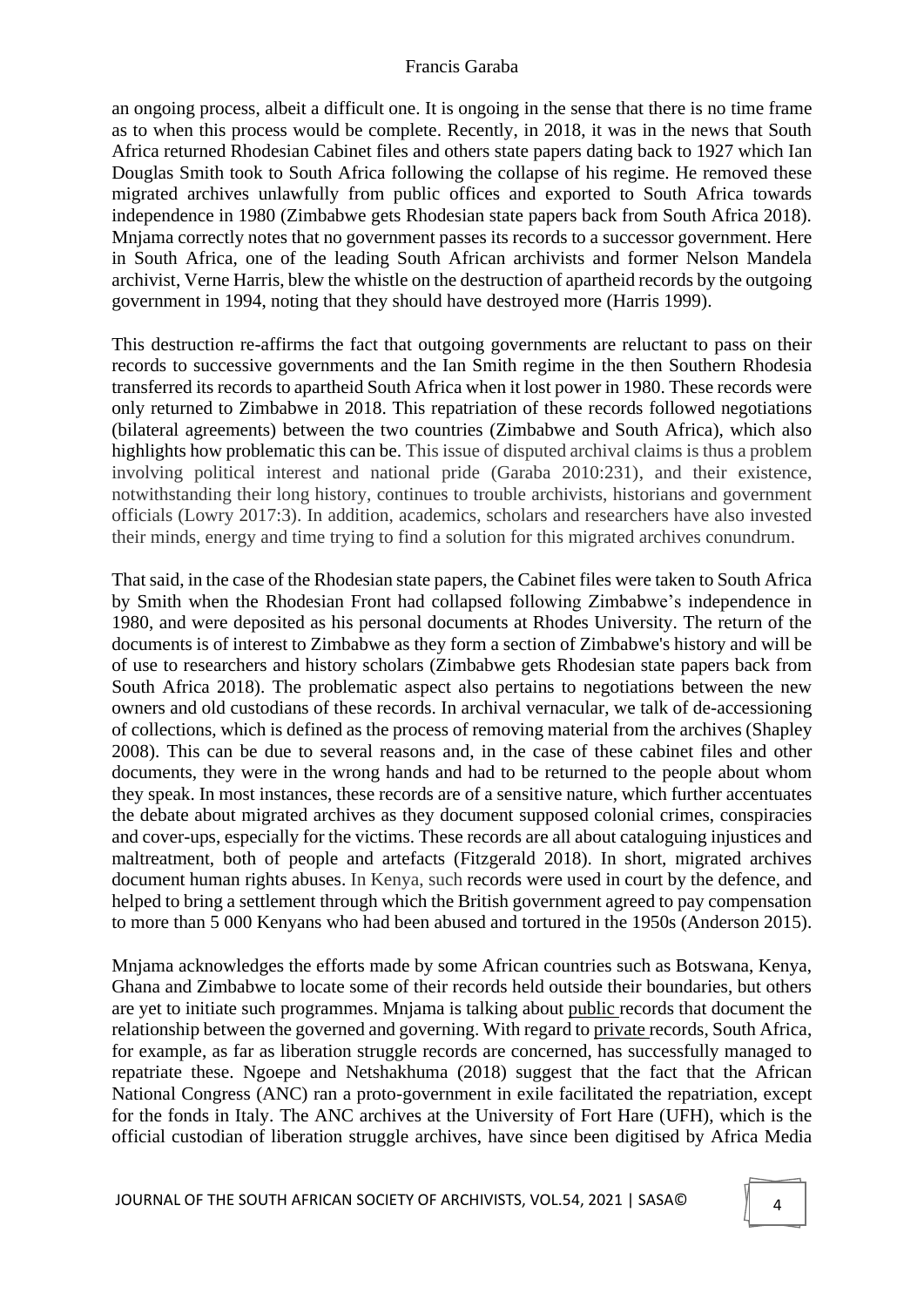Online. The major challenge with the archives is metadata capturing, especially for the thousands of photographic material created in exile (Kirby 2019).

Mnjama's paper not only highlights the plight of these archives, but also the state of archival infrastructure within east and southern Africa. The joke goes that African countries forgot their archives in the euphoria of independence, which presently explains its poor state of archives, and the author subscribes to this view. For example, the National Archives and Records Service of South Africa (NARSSA) is severely under-resourced and faced with a number of challenges that are compromising its ability to sustain an archival service, and this extends to most archival institutions within ESARBICA (Thurston 2020; Chabikwa 2019; Pather 2016; Wamukoya 2015; Archival Platform 2014; Nengomasha 2013; Bhebhe, Masuku & Ngulube 2013; Hamilton 2011; Ngoepe 2011; Ngulube & Tafor 2006; Mnjama 2005). This archival underdevelopment has been used as justification for the safekeeping and retention of these African archives in Europe.

Archival material is rarely bought, but with these African archives in consideration, Mnjama notes that some archival institutions had to purchase their own country's heritage to fill the missing gaps in their country's history. One example is the files of Percy Yutar (state prosecutor at the Rivonia trial) in apartheid South Africa which were brought to South Africa through the intervention of the Oppenheimer family in 2009 (Ngoepe 2019:155). The argument is as follows: Is it worth going to all these lengths? Considering the archival service challenges that most archival institutions are facing, why do we want to have this missing record in our archival repository? It would appear that these migrated archives are so sacrosanct to our former colonisers because they document their imperial conquests which they take pride in. The author would suggest that it is time to take pride in our own history as told by Africans through orality – the Bambatha rebellion (1906), Chimurenga uprising (1896-97) and the Mau (1952-1960) uprising are pointed examples of our struggle against colonial subjugation. UNESCO declared 2019 the year of indigenous languages and, history capturing using our own languages should be a step towards addressing this. A decolonised university in Africa should put African languages at the centre of its teaching and learning project (Mbembe 2015). The voice of the previously marginalised or disadvantaged needs to be heard, and Bhebhe and Ngoepe (2020:155) correctly note that having community-driven archives led by people in communities and not ruling party government bureaucrats spearheading oral history collections is one solution to circumventing this elitism which reflects the views of those governing.

### **4. The transformation/refiguring of archives**

We need to work closely with the local people so that they can exercise greater control over records and decide whose voice is in the archives. Community archives could be the solution to promoting access in our archives. Community archives, as the term suggests, exist outside mainstream archives and are defined as documentation of a group of people that share common interests, and social, cultural and historical heritage, usually created by members of the group being documented and maintained outside of traditional archives (Society of American Archivists Dictionary of Archives Terminology 2021c). This paradigm shift from an archival acquisition perspective or collective drive will be in consonant with the re-purposing/decolonisation/refiguring or Africanisation of our archives drive. Agenda 2063 talks about cultural renaissance and charts the way forward for Africa. It was adopted to mark 50 years of the African Union's (AU) existence and develop the continent into a global powerhouse in the coming five decades. At the 2019 UKZN Co-Hosts Pan African Conference on Restoring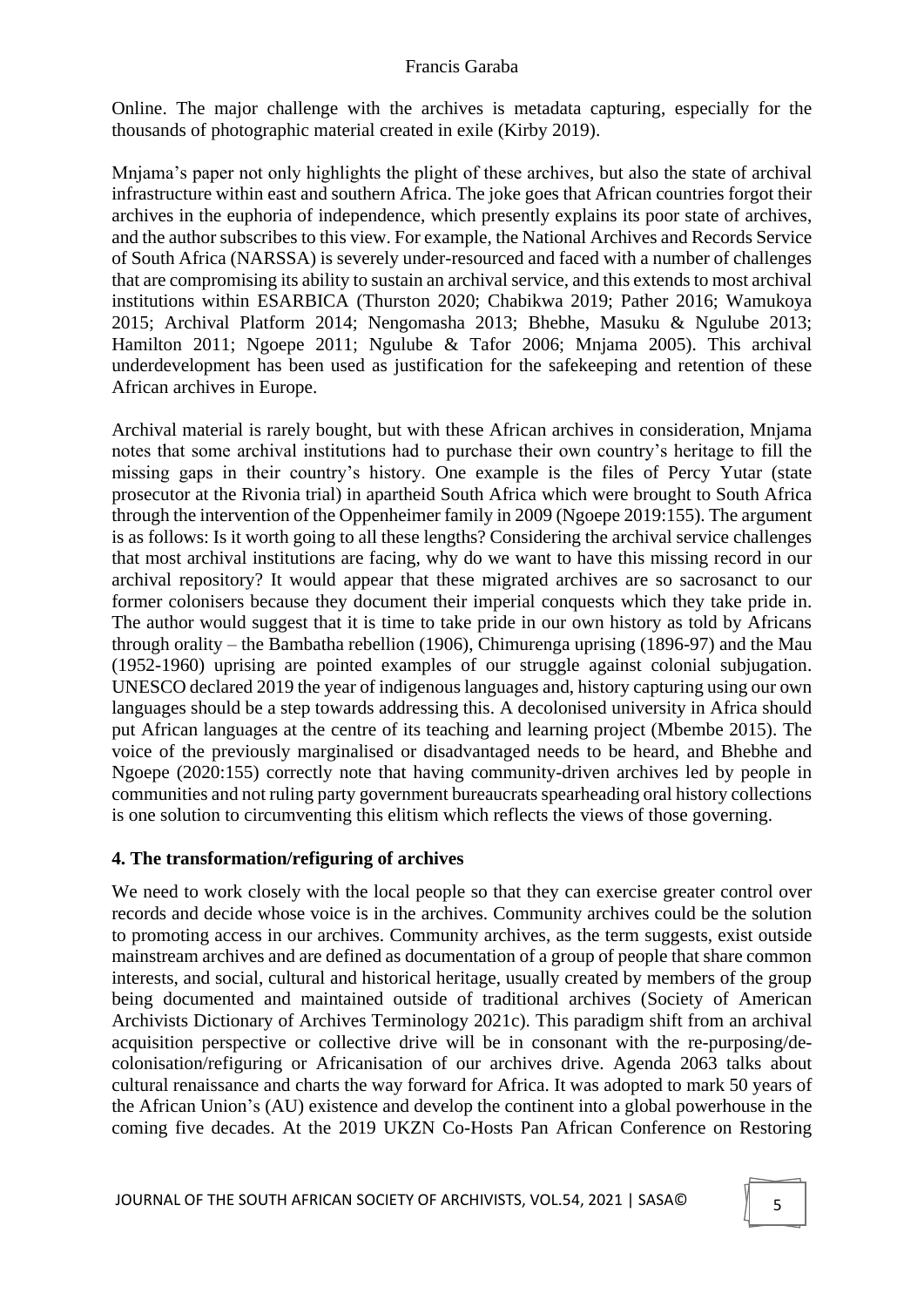African Dignity through African Ideas, former Ghanaian President, John Mahama had this to say:

Our history did not begin with colonisation. It did not even begin with the history of the infamous slave trade which lasted for over 400 years. Africa's history has a glorious stance as the cradle of mankind (Mahama 2019).

The author agrees with this view and would argue that from an Afro-centric/post-nationalistic point of view, we need to start afresh, but his response to the correct solution is not prescriptive as this is also contested. Regardless of one's stance in this burning issue, the bottom line is that there is too much white privilege in our archival institutions. In *The wretched of the earth,* Fanon (2004) urges Africa to be innovative and be pioneers in our efforts to take humanity forward. In other words, we need to be masters of our own destiny. From this perspective, decolonisation means making a new start and developing a new way of thinking (Fanon 2004). Decolonisation is about re-humanising the world by completely dismantling colonial legacies (Maldonado-Torres 2016) and therefore we need to dismantle white supremacy in our archives. From an archival point of view, this means interrogating the archive as to whose voice is in there and the language used to capture the record, as this needs to reflect what is obtaining presently – this is about re-contextualising the records and institutions created by our colonisers. There is over-documentation of the colonial records in our repositories and these records are often biased or incorrect, and regularly cast indigenous peoples "as passive bystanders" of history rather than human beings with agency (Fraser & Todd 2016:37 as cited in Jones & McRory 2017).

Jordanova (2000:187) aptly notes that refiguring compels practitioners to explain the means by which materials were originally produced and have come into the archives. Refiguring refers to the process of questioning the privileged place of archives in historical practice, opening them up to "critical inspection" and articulating their contexts (Booth 2006:91). In consequence, cultivating a post-colonial archival tradition means transforming or repurposing the archive so that the broad spectrum of society is captured for the benefit of posterity (Garaba 2016). In so doing, the following questions should guide the interrogation or inquiry (Baker 2015):

- Who were the creators of the records?
- What were their intentions, both tacit and explicit?
- What did they see?
- What did they not see?
- Did they place everything relevant into the record?

Bradford (2017:9) explains that decolonising archives consists of two processes. Firstly, there should be more emphasis on the indigenisation of the archives, which involves incorporating the voices of indigenous people. Thereafter, the focus should be on (re)describing the records and making the archival space more accessible to indigenous researchers. We need to ask ourselves whether the knowledge and information in the archives are empowering or disempowering us as individuals and communities. Access to the archives remain a concern. The author argues that the language in which that history was captured drives users away. For a long time, the image of archives has been that it is serving an elite class, the privileged is still pervasive, and this is what needs to be transformed. Commenting on access to archives, Ngoepe (2017) quoted Conradie (2012) who points out that users of archives in South Africa are an old boys club consisting mainly of male Afrikaanser genealogical researchers. Ngoepe (2017) in his inaugural lecture at UNISA highlighted the need for a policy on inter-repository repatriation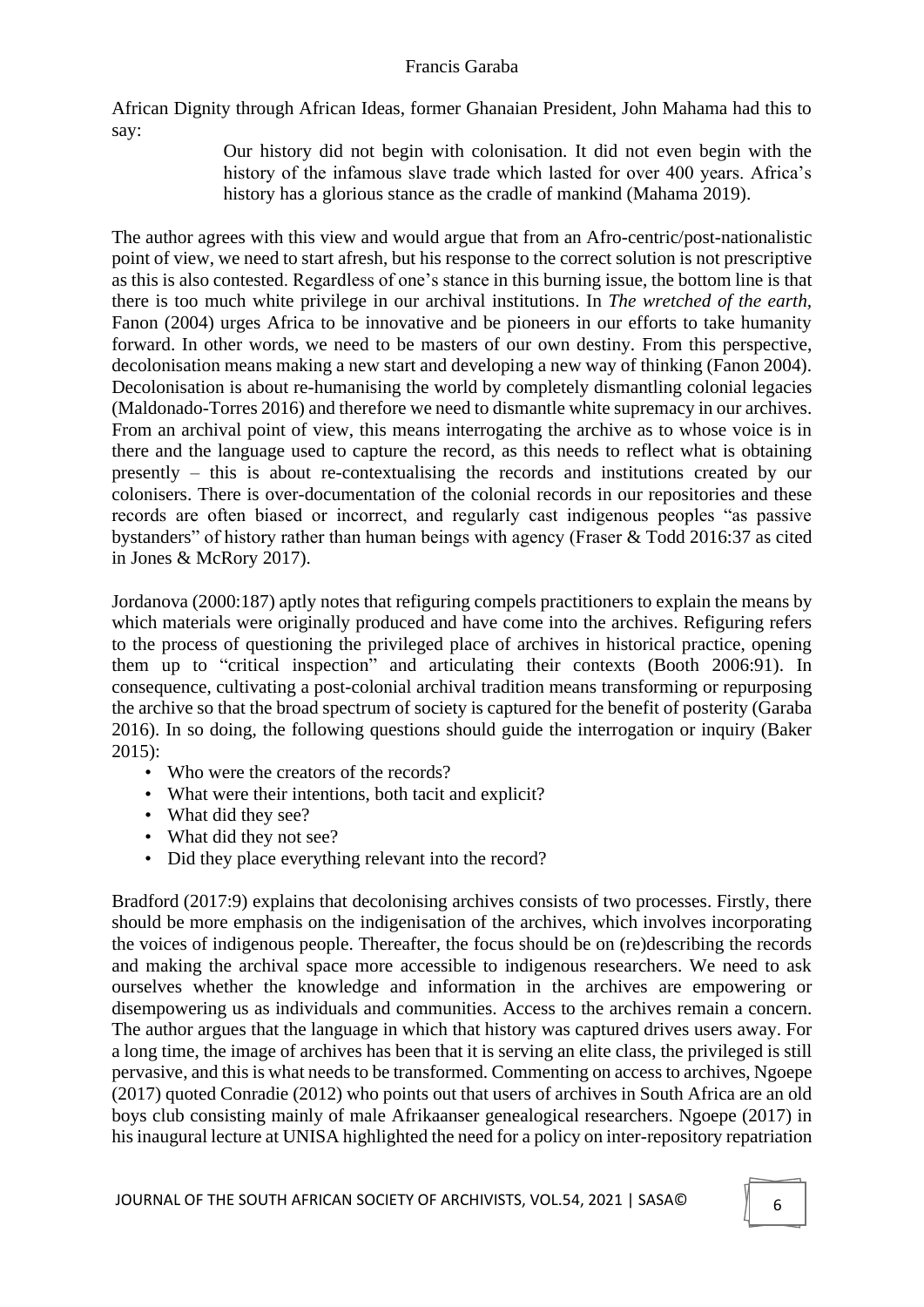of archives to the communities in which they were created. Without this policy, as Ngoepe (2017) notes, most repositories in South Africa will be white elephants without archival holdings. Ngoepe (2017) also states that there is a need for oral history to redress these gaps. This is so because archival holdings in South African archives repositories do not reflect the diversity of the nation, but mostly the interests of those who were previously in power. Marschall (2019) calls for a rethinking of South Africa's national heritage policy in the wake of the #RhodesMustFall campaign, which calls for this "white heritage" to be dismantled. As a result, the users of such archives are mostly the beneficiaries of apartheid and colonial governments.

# **5. The way forward**

Mnjama advocates for more empirical research on these archives and he correctly highlights the following four areas in this regard. However, the author suggests that we now need closure on these displaced archives. As noted by Mnjama, for some countries, the restitution is yet to happen.

- i. The 1983 Vienna Convention on Succession of States in Respect of State Property, Archives and Debts was a legal instrument designed to settle this problematic issue, but the convention made it clear that newly independent states should not expect to obtain records of the colonising power. These records raise emotional issues as this evokes expressions of memory that is anthropomorphised (Fitzgerald 2018). The author agrees with Prof. Mnjama that more empirical research needs to be done on what impact the removal of archives to the West has had on research in the Southern African region.
- ii. These records raise ethical issues on collecting practices of archival institutions and our work generally as archivists. These archives were created in a complicated political landscape where history was controlled by those in power and not by the people. The question continues as Mnjama notes how the voices of the minority who are victims during the creation of the record can be heard. The second volume which Mnjama is planning to write might probably take care of this.
- iii. Infrastructural challenges. The author questions the logic of adding these fonds (migrated archives) to our archival holdings when we cannot take care of what we currently have. Is this acquisition for collection's sake considering that maintaining an archival service has proven to be a daunting task for most institutions within the ESARBICA region? There are teething preservation issues, as the infrastructure is either run down (Zimbabwe and South Africa) or experiences chronic funding challenges. What do we intend to get out of this restitution – repatriation compensation? If so, from whom?
- iv. Use and access who is going to use these archives? Mnjama talks about microfilming and digitisation, but these types of access are for the elitist researchers and not for the ordinary people. What do usage metrics say on this from the survey that Mnjama undertook with the directors of archival institutions? Who are making these inquiries or is this political grandstanding? The demographics are crucial. This brings us to the issue of shared heritage through optimisation of digitisation and microfilm as technical opportunities to negotiate conflict between the metropole and its former subjects, as suggested by Mnjama and Lowry (2017). Sharing the heritage is a novel idea, but is problematic as archival researchers always want to have a feel of the original manuscript, and not surrogates. The onset of the covid-19 pandemic, with its emphasis on online access, presented a huge paradigm shift in terms of access. This might be the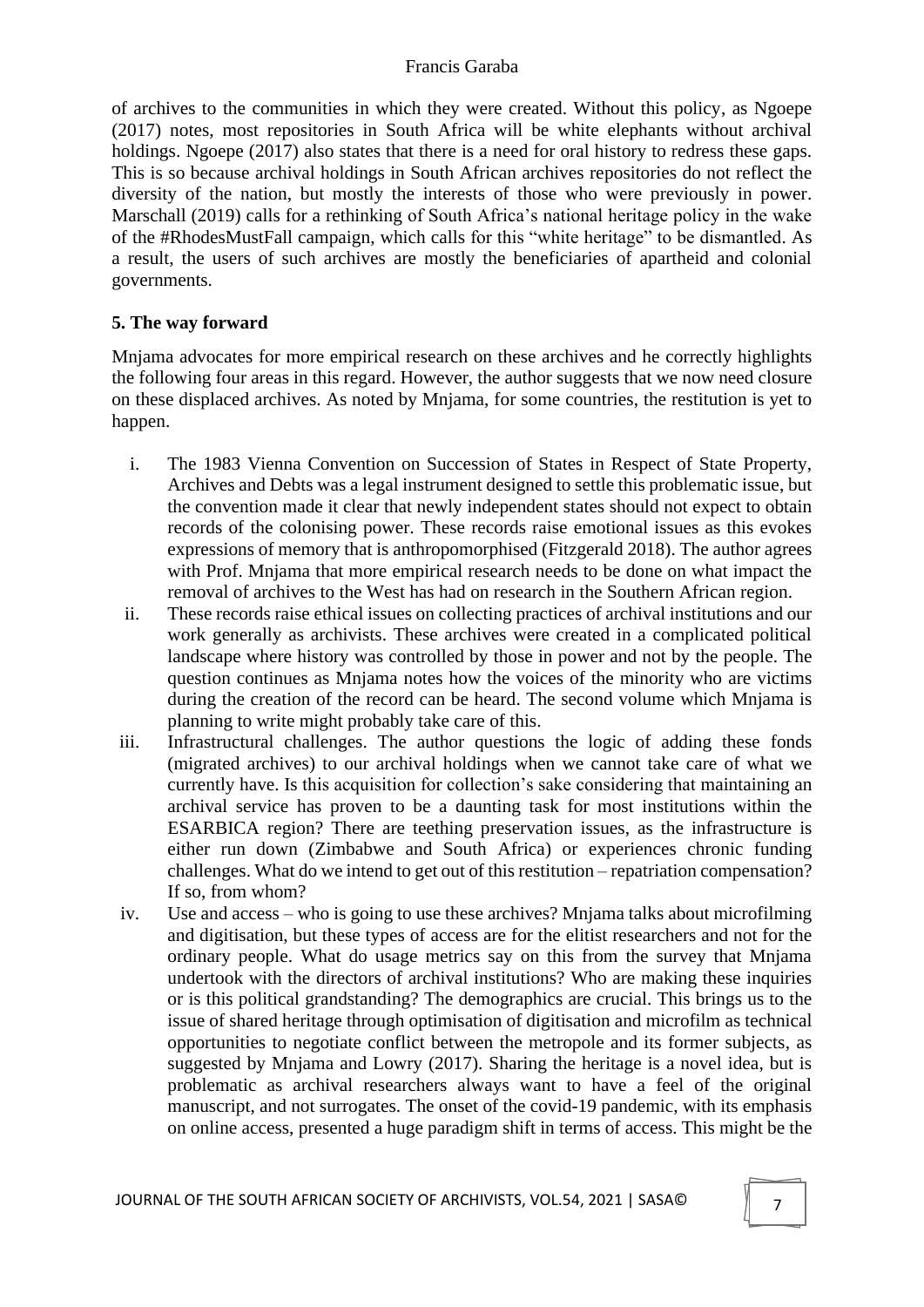route, but only time will tell. More importantly, the issue of **TRUST** needs to be factored in – how do we know that what our colonial powers are sharing with us is the correct record? This digitisation also raises intellectual property, sovereignty and governance issues (Chamelot, Hiribarren & Rodet 2020:101), but covid-19 now urgently calls for a reconsidering of physical access to archives.

v. Archives follow the flag. This reflects the power of archives as these are footsteps of human civilisation – transparency, accountability and governance issues should provide the roadmap as to which Africa we want to build for future generations. Successive African governments should let archives speak for the people, regardless of how uncomfortable that truth might be to avoid these gaps.

### **6. Conclusion**

The subject of migrated archives is an emotional issue. Ownership wrangles and the evidence captured in these records from a human rights point of view are some of the burning issues one encounters when dealing with these records. Efforts made by African archival institutions to reclaim this archival heritage are applauded, but the time is now for closure on these archives. We need transformation in the archives in line with Africa's agenda 2063 so that archives can reflect the history of Africans as told by Africans. Resources being channelled to bring these archives back home need to be re-prioritised so that our archives have the voices of our own people. Currently, our archives are overloaded with colonial records and we need to start empowering our users to make contributions to their own archival heritage, thereby promoting identity, value, preservation, access and use. Once this is in place, archives will be critical in supporting transparency, accountability and governance issues for the roadmap that Africa wants to build for the future.

### **References**

- Anderson, D. 2015. Guilty secrets: deceit, denial and the discovery of Kenya's 'Migrated Archive'. *History Workshop Journal* 80: 142–160.
- Archival Platform. 2014. State of the archives: an analysis of South African's national archival system. Available at:

[http://www.apc.uct.ac.za/sites/default/files/image\\_tool/ images/183/archival](http://www.apc.uct.ac.za/sites/default/files/image_tool/%20images/183/archival-platform/State_of_the_Archives_Report.pdf)[platform/State\\_of\\_the\\_Archives\\_Report.pdf](http://www.apc.uct.ac.za/sites/default/files/image_tool/%20images/183/archival-platform/State_of_the_Archives_Report.pdf) (accessed 2 July 2021).

- Ashie-Nikoi, E.D. 2019. Ghana's cultural records in diaspora: perspectives from papers held at the Schomburg Center for Research in Black Culture, New York. *African Journal of Library, Archives and Information Science* 29(2): 143-155.
- Baker, K. 2015. Adapting the model for information literacy and cultural heritage in Cape Town: investigating user attitudes and perceptions in libraries, museums and archives. M.Phil. Dissertation, University of Cape Town, Cape Town.
- Bhebhe, S., Masuku, M. & Ngulube, P. 2013. Infrastructural challenges on archives and recordkeeping at the National Archives of Zimbabwe. *Journal of the South African Society of Archivists* 46: 47-62.
- Bhebhe, S. & Ngoepe, M. 2020. Elitism in critical emancipatory paradigm: national archival oral history collection in Zimbabwe and South Africa. *Archival Science* 21: 155-172.
- Boles F. J. 2019. To everything there is a season. *The American Archivist* 82(2) Fall/Winter:  $1-20$ .
- Booth, D. 2006. Sites of truth or metaphors of power? Refiguring the archive. *Sport in History* 26(1): 91-109.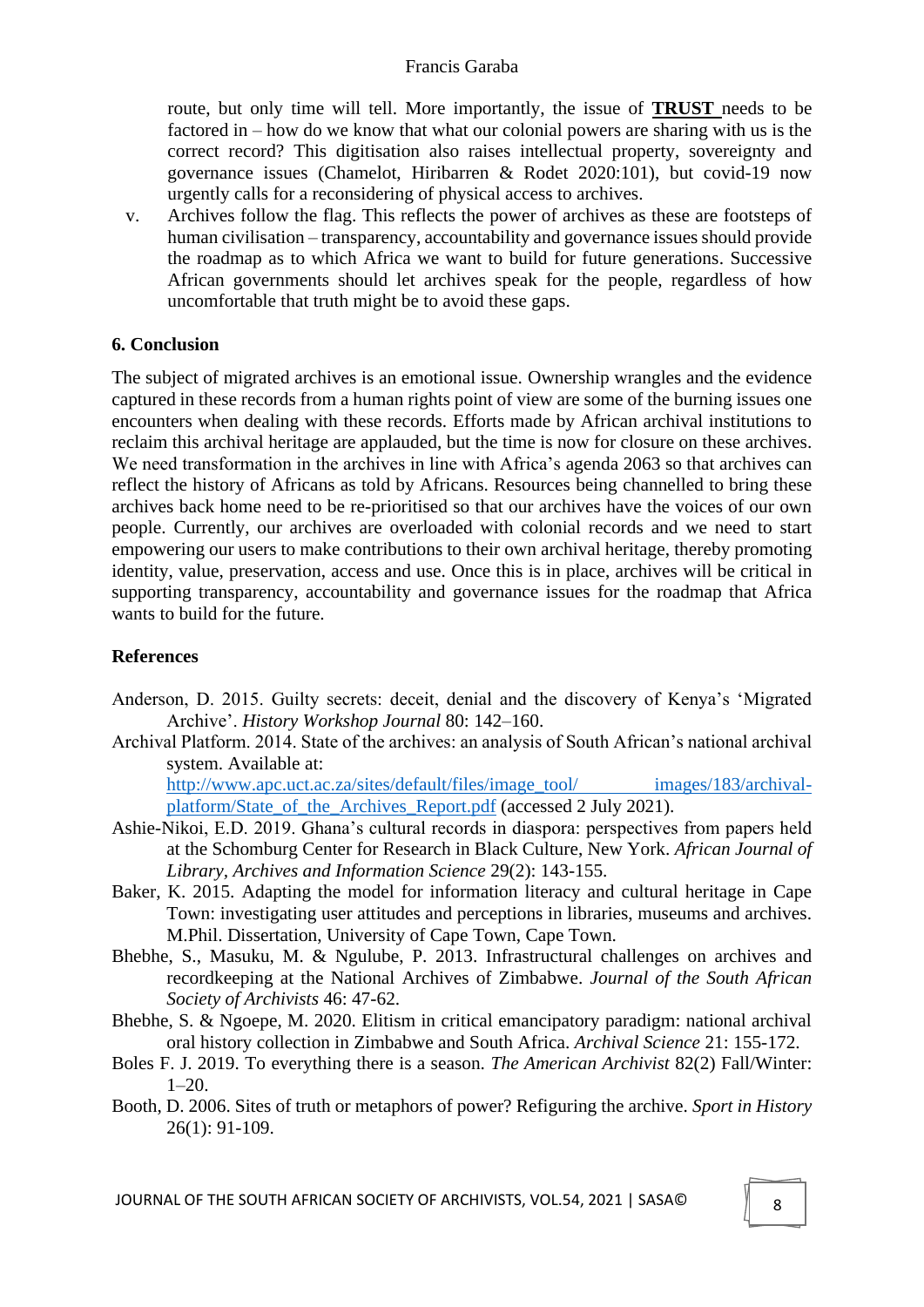- Bradford, T. 2017. Historians, archivists and the ongoing work of decolonisation. *Fonds d'Archives* (1): 7-21. Available at: https://fondsdarchives.ca/index.php/fondsdarchives/article/view/3 (accessed 6 June 2019).
- Chabikwa, S. 2019. Archiving white community historical manuscripts in post-colonial Zimbabwe: 1980 to present. PhD Thesis, University of Botswana, Gaborone.
- Chamelot, F., Hiribarren, V. & Rodet, M. 2020. Archives, the digital turn and governance in Africa. *History in Africa: a journal of debates, methods and source analysis* 47: 101- 118.
- Fanon, F. 2004. *The wretched of the earth.* New York: Grove Press.
- Fitzgerald, A. 2018. Book review on displaced archives. *Archives and Manuscripts* 39(2): 259- 260.
- Garaba, F. 2010. An investigation into the management of the records and archives of former liberation movements in east and southern Africa held by national and private archival institutions. PhD Thesis, University of KwaZulu-Natal, Pietermaritzburg.
- Garaba, F. 2016. Tabernacles of memory revisited: an assessment of the oral history projects in institutional repositories in the Pietermaritzburg Cluster of Theological Libraries (PCTL), KwaZulu-Natal, South Africa. *Information Development* 32(5): 1-15.
- Hamilton, C. 2011. Why archive matters: archive, public deliberation and citizenship. In Mangcu, X. (ed.). *Becoming worthy ancestors: archive, public deliberation and identity in South Africa*. Johannesburg: Wits University Press, 119-157.
- Harris, V. 1999. "They should have destroyed more": the destruction of public records by the South African state in the final years of apartheid, 1990-1994. Paper presented at the Wits History Workshop, The TRC; Commissioning the Past, 11-14 June 1999, Johannesburg, South Africa.
- Jones, A. & McRory, R. 2017. *Can archives be decolonised?* Allison's blog (blog). Available at: https://allisonlouisejones.wordpress.com/2017/12/02/can-archives-be-decolonised/ (accessed 20 June 2019).
- Jordanova, L. 2000. *History in practice.* London: Arnold.
- Kirby, N. 2019. Digging deep for description: assembling a metadata narrative for digitised African National Congress Archive. Paper presented at the University of KwaZulu-Natal (UKZN) special collections preservation conservation conference, Pietermaritzburg campus, 25-26 September 2019, Pietermaritzburg, South Africa.
- Kukubo, R.J. 1990. Replevin and export control of archival materials: legislative provisions in ESARBICA. *ESARBICA Journal* 12:3-27.
- Lowry, J. 2017. Introduction: displaced archives. In Lowry, J. (Ed). *Displaced archives.* Abingdon: Routledge, 1-12.
- Lowry, J. 2019. "Displaced archives": proposing a research agenda. *Archival Science* 19: 349- 358.
- Mahama, J. 2019. Keynote address at the Pan-African Conference on restoring and reviving African dignity. Paper read at the University of KwaZulu-Natal Pan-African Conference, Moses Mabhida Stadium, 24-25 July 2019, Durban, South Africa. Available at: [http://ndabaonline.ukzn.ac.za/UkzndabaStory/Vol7-Issue41/UKZN%20](http://ndabaonline.ukzn.ac.za/UkzndabaStory/Vol7-Issue41/UKZN%20%20Co%20Hosts%20Pan%20African%20Conference%20on%20Restoring%20African%20Dignity%20Through%20African%20Ideas)  [Co%20Hosts%20Pan%20African%20Conference%20on%20Restoring%20African%](http://ndabaonline.ukzn.ac.za/UkzndabaStory/Vol7-Issue41/UKZN%20%20Co%20Hosts%20Pan%20African%20Conference%20on%20Restoring%20African%20Dignity%20Through%20African%20Ideas) [20Dignity%20Through%20African%20Ideas%20](http://ndabaonline.ukzn.ac.za/UkzndabaStory/Vol7-Issue41/UKZN%20%20Co%20Hosts%20Pan%20African%20Conference%20on%20Restoring%20African%20Dignity%20Through%20African%20Ideas) (accessed 20 October 2019).
- Maldonado-Torres, N. 2016. Outline of ten theses on coloniality and decoloniality. Foundation Franz Fanon. Available at: http://fondation-frantzfanon.com/outline-of-ten-theses-oncoloniality-and-decoloniality/ (accessed 20 July 2019).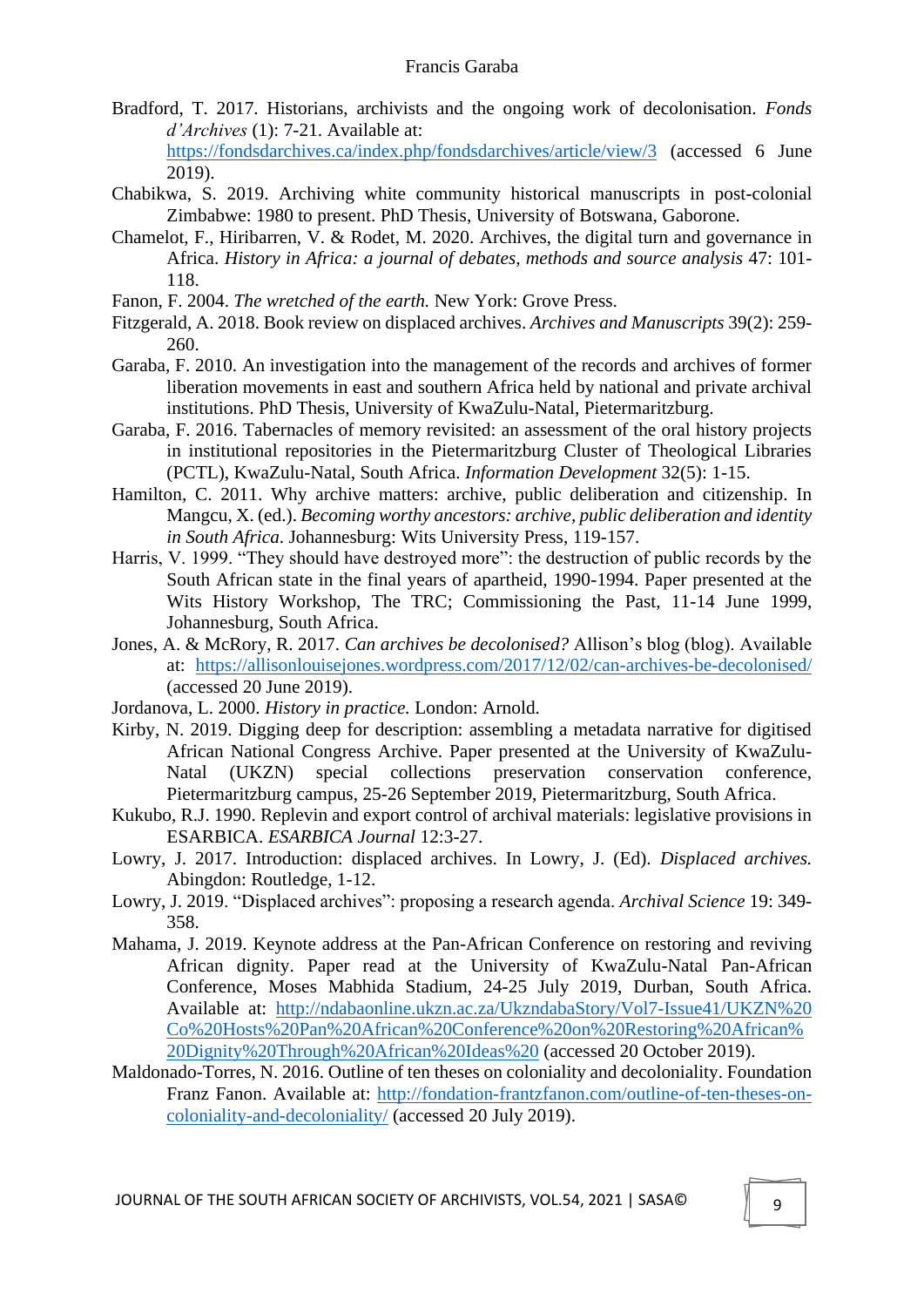- Marschall, S. 2019. The long shadow of apartheid: a critical assessment of heritage transformation in South Africa 25 years on. *International Journal of Heritage Studies* 25(10): 1088-1102.
- Mbembe, A. 2015. Decolonising knowledge and the question of the archive. Available at: [https://wiser.wits.ac.za/system/files/Achille%20Mbembe%20-%20Decolonising%20](https://wiser.wits.ac.za/system/files/Achille%20Mbembe%20-%20Decolonising%20%20Knowledge%20and%20the%20Question%20of%20the%20Archive.pdf)  [Knowledge%20and%20the%20Question%20of%20the%20Archive.pdf](https://wiser.wits.ac.za/system/files/Achille%20Mbembe%20-%20Decolonising%20%20Knowledge%20and%20the%20Question%20of%20the%20Archive.pdf) (accessed 20 July 2019).
- Mnjama, N. 2002. Archival claims in Southern Africa. *Innovation: Journal of Appropriate Librarianship and Information Work in Southern Africa* 24: 32-38.
- Mnjama, N. 2005. Archival landscape in Eastern and Southern Africa. *Library Management*  26(8/9): 457-470.
- Mnjama, N. 2006. Recollections of a Kenyan archivist. *ESABICA Journal* 25: 163-175.
- Mnjama, N. 2015. Migrated archives: the African experience. *Journal of the South African Society of Archivists* 48: 45-54.
- Mnjama, N. 2019. Migrated archives: the African experience. Paper presented at the School of Social Sciences and University of Botswana Memorandum of Understanding inaugural event on the theme, Critical Conversations on Coloniality, Decolonisation, Africanization, School of Social Sciences, Howard College, University of KwaZulu-Natal, 12 November.
- Mnjama, N. 2020. Migrated archives: the unfinished business. *Alteration Journal: Interdisciplinary Journal for the study of the Arts and Humanities in Southern Africa* (Special Edition) 36: Issues of decolonisation and Africanization in Southern Africa: 359-398.
- Mnjama, N. & Lowry, J. 2017. A proposal for action on African archives in Europe. In: Lowry, J. (ed.). *Displaced archives.* Abingdon: Routledge, 101-113.
- Nengomasha, C.T. 2013. The past, present and future of records and archives management in Sub-Saharan Africa. *Journal the South African Society of Archivists* 46: 2-11.
- Ngoepe, M. 2011. Is the archives and records management profession in South Africa cursed? *ESARBICA Newsletter* 23(Apr.–Jun.): 1-8.
- Ngoepe, M. 2017. Archives without archives: a window of opportunity to build an inclusive archive in South Africa. Professorial inaugural lecture, 26 October 2017, Pretoria, University of South Africa.
- Ngoepe, M. 2019. Archives without archives: a window of opportunity to build inclusive archive in South Africa. *Journal the South African Society of Archivists* 52: 148-166.
- Ngoepe, M. & Netshakhuma, S. 2018. Archives in the trenches: repatriation of African National Congress liberation archives in diaspora to South Africa. *Archival Science* 18(1): 51-71.
- Ngulube, P. & Tafor, V.F. 2006. The management of public records and archives in the member countries of ESARBICA. *Journal of the Society of Archivists* 27(1): 57-83.
- Pather, R. 2016. Activists fight to keep SA's historical documents safe. *Mail & Guardian*, 3 March. Available at: http://mg.co.za/article/2016-03-03-activists-fight-to-keep-sashistorical-documents-safe (accessed 3 July 2021).
- Shapley, M. 2008. Accessioning. In Bettington, J., Eberhard, K., Loo, R. & Smith, C. (eds.). *Keeping archives*. 3rd ed. Canberra, ACT: Australian Society of Archivists Inc., 226- 251.
- Society of American Archivists Dictionary of Archives Terminology. 2021a. *Restitution*. Available at: https://dictionary.archivists.org/entry/restitution.html (accessed 1 July 2021).

JOURNAL OF THE SOUTH AFRICAN SOCIETY OF ARCHIVISTS, VOL.54, 2021 | SASA©  $\parallel$  10